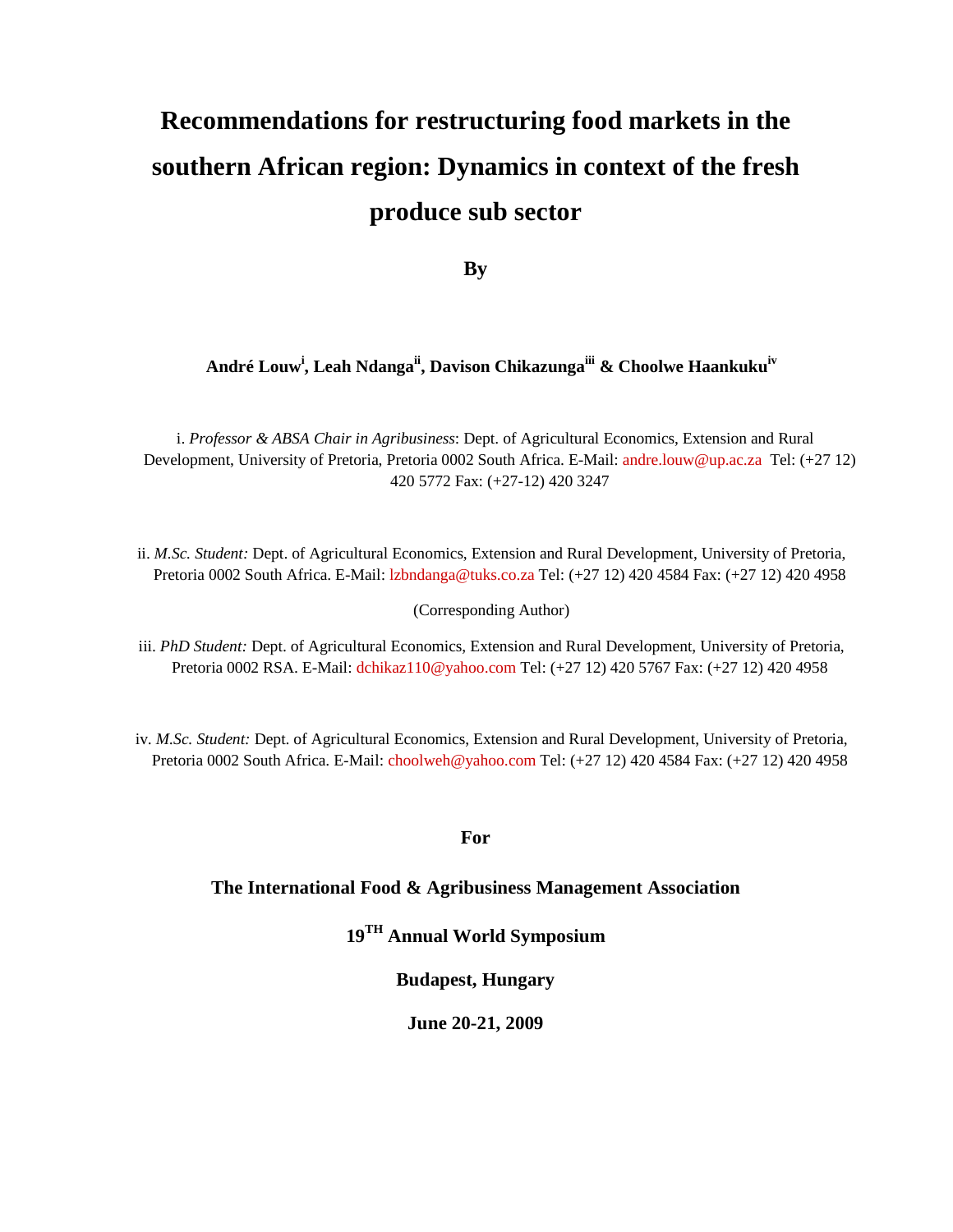# **Recommendations for restructuring food markets in the southern African region: Dynamics in context of the fresh produce sub sector**

### **Abstract**

Agri-food markets are restructuring, characterised by increased consolidation and concentration of the industry, as supermarkets continue to expand at an exponential rate throughout the southern-African region. The informal sector is also expanding characterised by a significant level of restructuring. Supermarkets have restructured their procurement strategies through the introduction of private standards, centralised procurement systems and distribution centres. Despite the increase in agri-food commodities emanating from the expansion of the retail sector, there have been little or no opportunities for smallholder farmers. The restructuring process is likely to exclude farmers from food markets in two ways; firstly through displacement of traditional markets by formal food chains; and secondly, the restructuring process will exclude farmers through the introduction of private standards. To redress the negative effects of the restructuring process certain issues need to be addressed. This calls for different stakeholders (public and private sectors and farmers) to harmonise their objectives and visions for the sake of smallholder farmers in order to realise the great potential there is in harnessing the benefits of the restructuring process.

**Key words:** multi-stakeholder recommendations, southern Africa, restructuring markets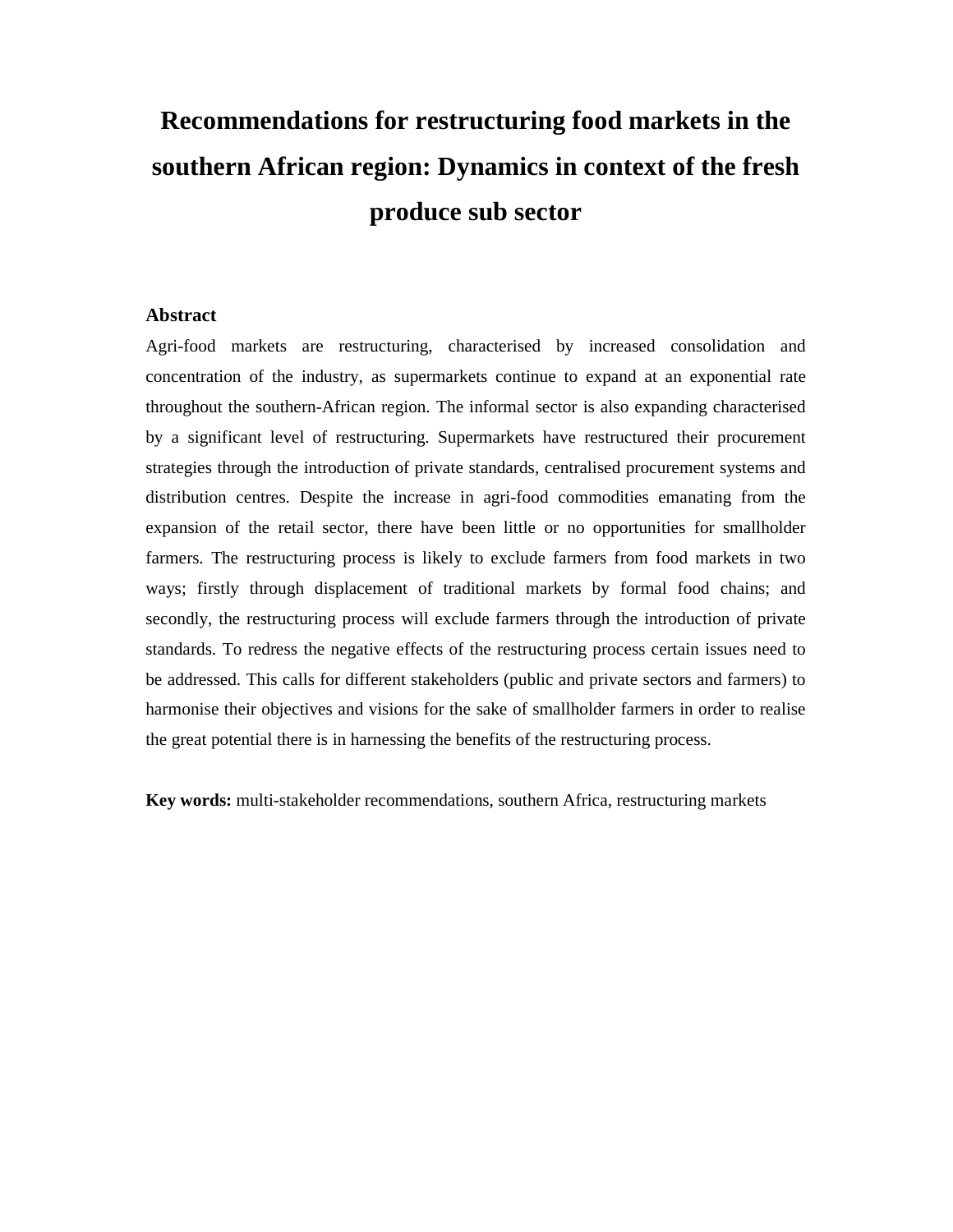# **Introduction**

This study is a product of the Regoverning Markets Programme which is a collaborative research and policy support programme, designed to understand the keys to inclusion of small-scale producers in dynamically restructuring regional and local agri-food markets. The programme seeks to analyse market concentration in the food processing and retail sectors, as well as to predict future dynamics in the sector so as to ensure that small-scale farmers can better prepare themselves against exclusion from the restructuring food chains.

The fourteen Southern African Development Community (SADC) member states (figure 1) are Angola, Botswana, the Democratic Republic of Congo, Lesotho, Madagascar, Malawi, Mauritius, Mozambique, Namibia, South Africa, Swaziland, Tanzania, Zambia and Zimbabwe (SADC, 2007). Although there are similarities among the member countries in terms of climate, socioeconomic conditions and governance, it is worth noting from available summary statistics and economic indicators, that South Africa and Mauritius are fairly ahead of the rest of the SADC countries in terms of GDP per capita, global competitiveness and human development. On the other hand, DR Congo and Malawi have very low GDP per capita figures and they do not feature among the top 131 rankings of global competitiveness. Such disparities in the region affect the general progress of the region in terms of integration and economic growth (Malzbender & Earle, 2006; Doing Business, 2008).



*Figure 1: Countries of the SADC (SADC, 2007)*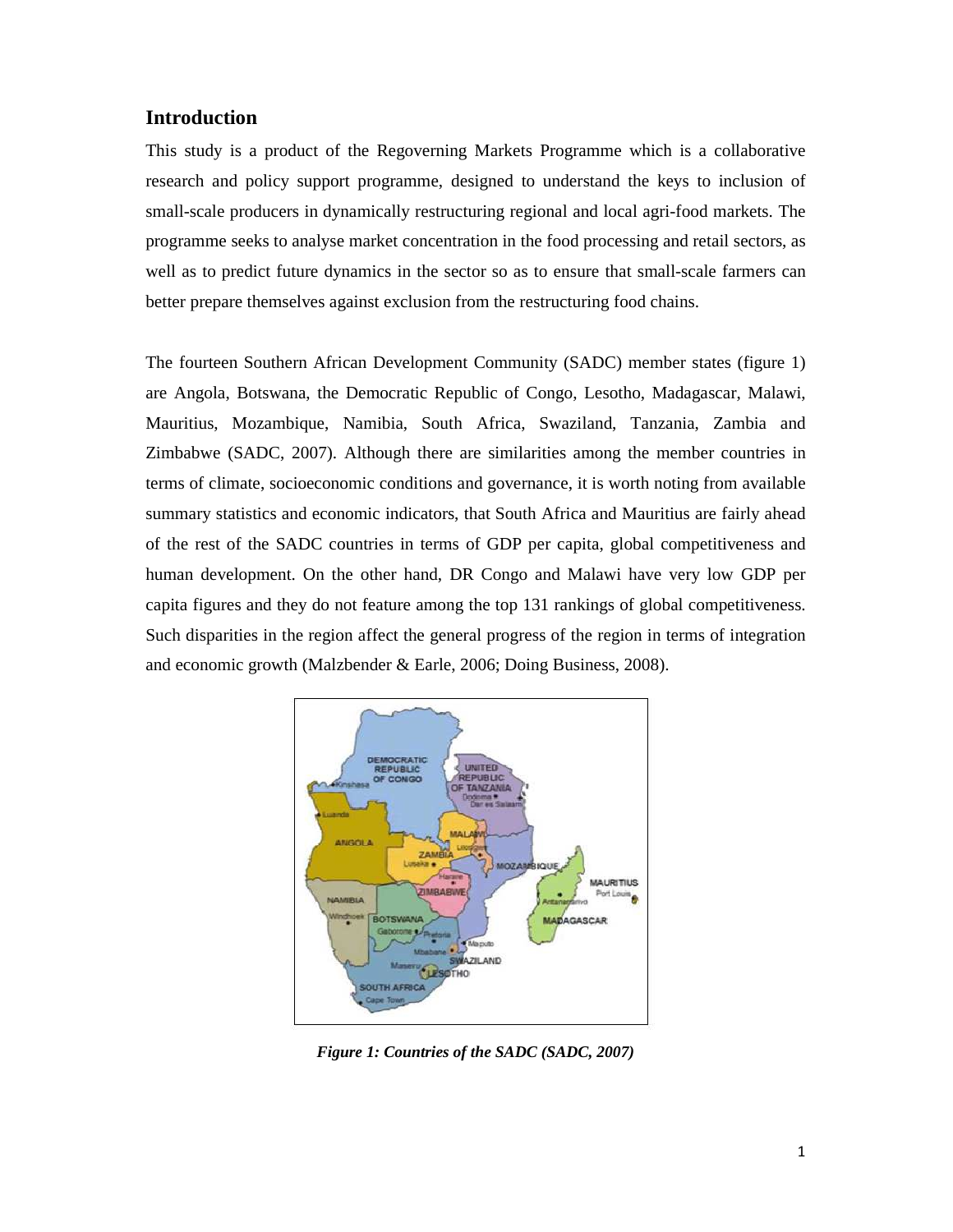Despite efforts by a number of countries to achieve greater economic diversification, agriculture continues to dominate the economies of the majority of member countries. The majority of the economies in the region are agriculture- and natural-resource-based with up to 80 percent of the population in the southern African region being dependent on agriculture for subsistence, employment and income. Agriculture contributes significantly to the gross domestic product (GDP) of most member states. It is a major player in the southern African regional economy, contributing 35 percent of its GDP. In addition, agricultural exports are a major foreign exchange earner, contributing on average 13 percent to total export earnings and constituting about 66 percent of the value of intra-regional trade. The investment opportunities in agriculture are mostly in food processing, agribusiness, clothing and textile (ESRF, 2003). The region strongly advocates for agricultural-led development which is fundamental to combating hunger and reducing poverty (SADC, 2006).

During the past two decades, most countries in sub-Saharan Africa undertook extensive economic reforms to reverse declining growth rates and reverse balance-of-payment deficits. The reforms were designed to reduce and/or eliminate the bias against agriculture and open the sector to market forces (Kherallah *et al.,* 2002). Given these push-pull forces, the survival of developing country producers, particularly small farmers, requires considerable attention (Reardon & Timmer, 2005).

Rapid changes are taking place in agri-food markets in developing countries including those in southern Africa. The spread of dynamic modern retailers, wholesalers and food processing businesses is reshaping the way that food systems are governed. Small-scale agriculture is poorly prepared for these changes while public policy makers and development partners are generally remote from changes taking place within the market. The structure of agribusiness has changed substantially since the deregulation of the agricultural sector into a free-market economy for the different countries. The challenges facing primary producers and their economic organizations in negotiating market access are conditioned by globalisation, liberalization and modernization.

The direct procurement system which has been adopted by modern markets<sup>1</sup> propagates the risk of smallholder farmers' exclusion from modern agri-food markets (Vorley 2003;

<u>.</u>

<sup>&</sup>lt;sup>1</sup> Supermarkets and Processors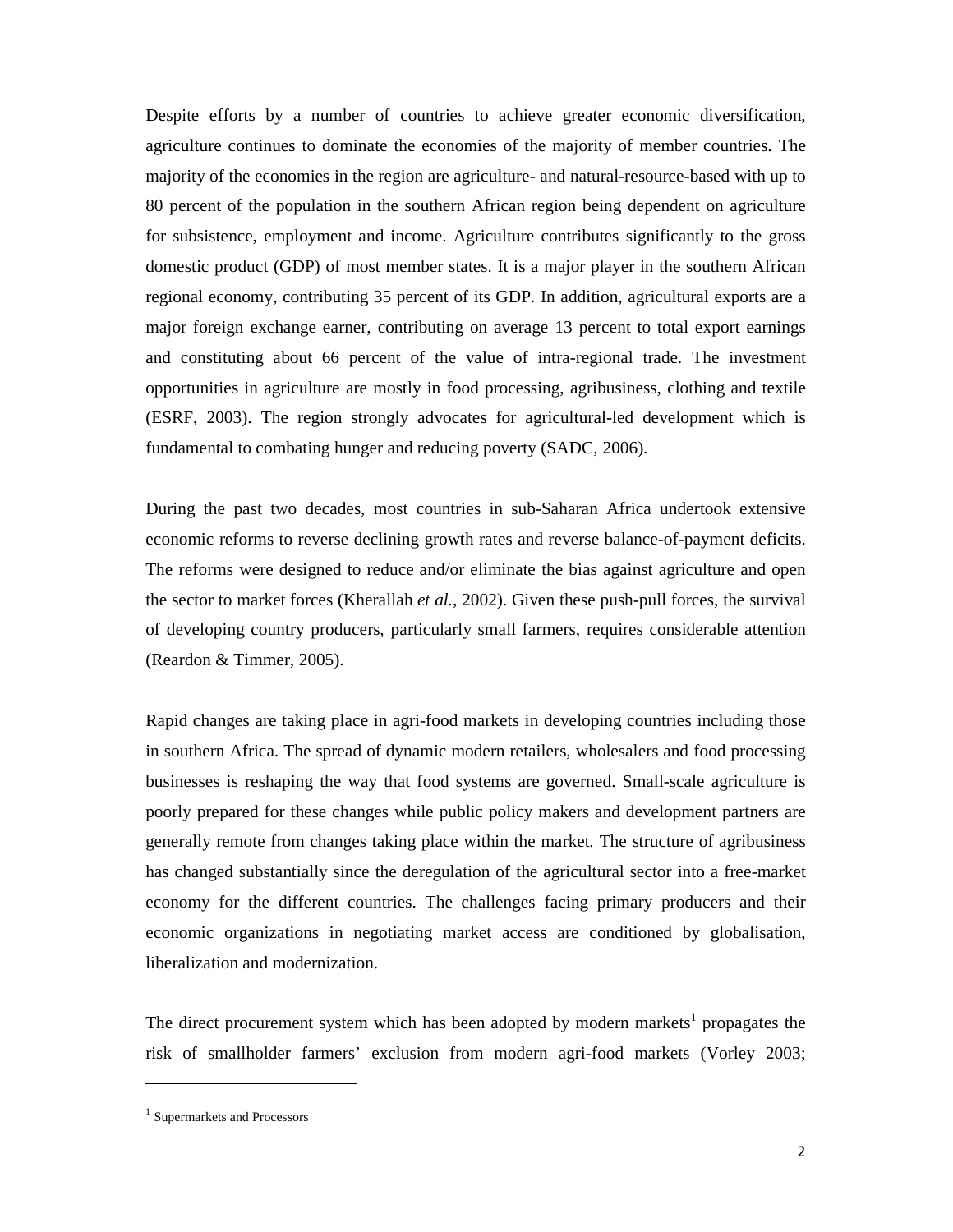Reardon *et al,* 2003). The risk is propelled by unstable marketing margins, market thinness, uncertainty concerning government policies, theft and storage spoilage, and the lack of enforceability of contracts, along with high transportation and storage costs, which translates into exorbitant and unstable transaction costs (Pote, *et al.,* 2007). In addition, supermarkets are increasingly looking for supplier channels that allow them to maintain quality standards, traceability of products to their origin, steady supply of expected volumes all year round and consistent delivery times. In sub-Saharan Africa, where smallholder farmers account for 90 percent of agricultural production, access to viable modern markets such as supermarkets can be a crucial element for wider poverty reduction. The major challenge is how to sustainably link smallholder farmers to modern formal agribusiness. Given the right incentives and support, small farmers can participate in modern supply chains and benefit from increased access to inputs, the availability of credit, innovative technologies and "productivity spillover" effects (Humphrey 2007; Boselie *et al*., 2003). There have been many efforts by different stakeholders on creating market linkages for poor farmers, but less effort has been put on developing relevant intervention frameworks backed by sound economic theory.

This paper's main objective is to provide innovative recommendations for all stakeholders with regards to inclusion of small-scale producers in dynamic restructuring regional and global agri-food markets. The study hypothesises that the exclusion of small farmers from restructured markets is as a result of the restructured operational anatomy of modern markets. Thus the evolution of supermarket procurement policies (for example minimum quantities, consistency of supply, minimum quality standards and recently preferential procurement) are increasingly excluding small farmers from these market outlets.

This paper is a succinct compilation of the recommendations of the Regoverning Markets studies in southern Africa which form part of a global initiative of 18 countries in five regions. It is a cross-country comparative study based on an in-depth literature review and value chain analysis within regions and across regions, reflecting varying degrees of food industry restructuring and the different policy environments. It consists of cross cutting recommendations based on each country's study findings.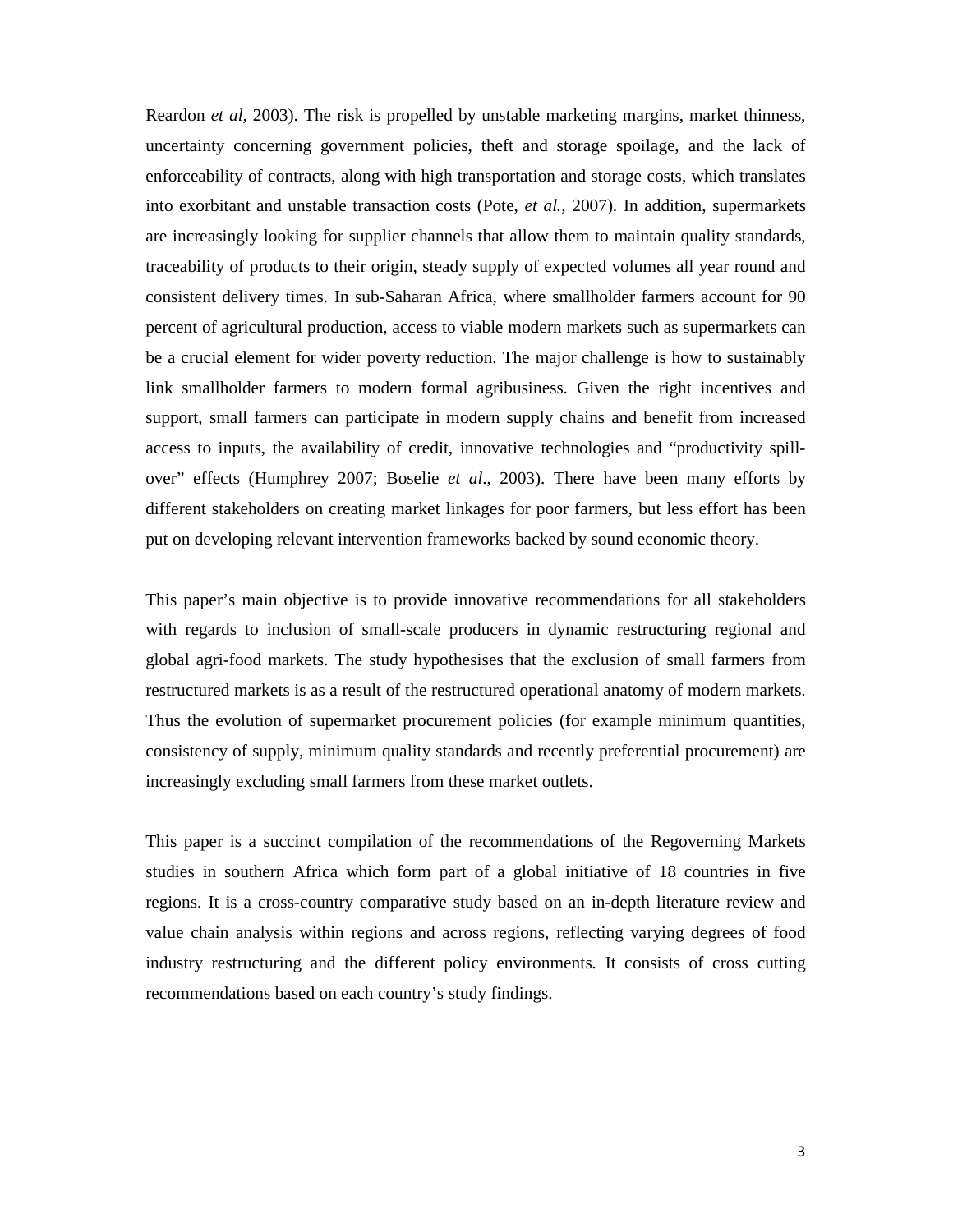### **Overall national food market restructuring**

The restructuring of the SADC food markets is observed as consolidation, transnationalization and the emergence and disappearance of supply chain actors. Generally the restructuring of food chains in southern Africa is being driven by similar determinants as in other developing countries where these drivers are mainly related to income growth, population growth, urbanisation and HIV/AIDS. In the southern Africa context these include increasing disposable incomes, population growth, urbanisation, and changes in consumer dynamics.

The impact of this restructuring is seen in the consolidation and concentration in the food supply chain where larger role players across the chain are displacing smaller ones. The substantial increase of large retailers in the agribusiness supply chain in the SADC region, mainly due to the extended expansion of South African companies into the agribusiness supply chains in this region through Foreign Direct Investments (FDI) since 1995, has led to vertical integration and concentration in the agribusiness chain (McBain, 2007). There are major diversities amongst countries as the size and level of impact differs across the region. Small scale growers, independent wholesalers, corner-store vegetable shops and a once vibrant informal market are being displaced by groups of preferred supplier producers and large regional distribution centres that are spread across the country to supply a rapidly growing network of corporate, franchise and voluntary trading group retailers with fresh produce (Louw, *et al.,* 2007).

Overall, large central procuring systems procuring fresh produce from a limited number of preferred suppliers dominate these trends. The trends are not uniform, and relatively "patchy" due to country differences in intensity of the drivers of change. Two types of restructuring make the issue of sustained market access a priority. The first are changes in regional and local agri-food markets, with international processing and retail corporations' investment combined with increased competition from imports, reducing domestic markets to a less reliable refuge for small-scale producers. The second are changes in export markets, such as horticultural trade with Europe, characterised by exacting private sector food safety and environment standards (e.g. EurepGAP) and new European regulations, in a fiercely competitive market. In order for small scale farmers to participate they need economies of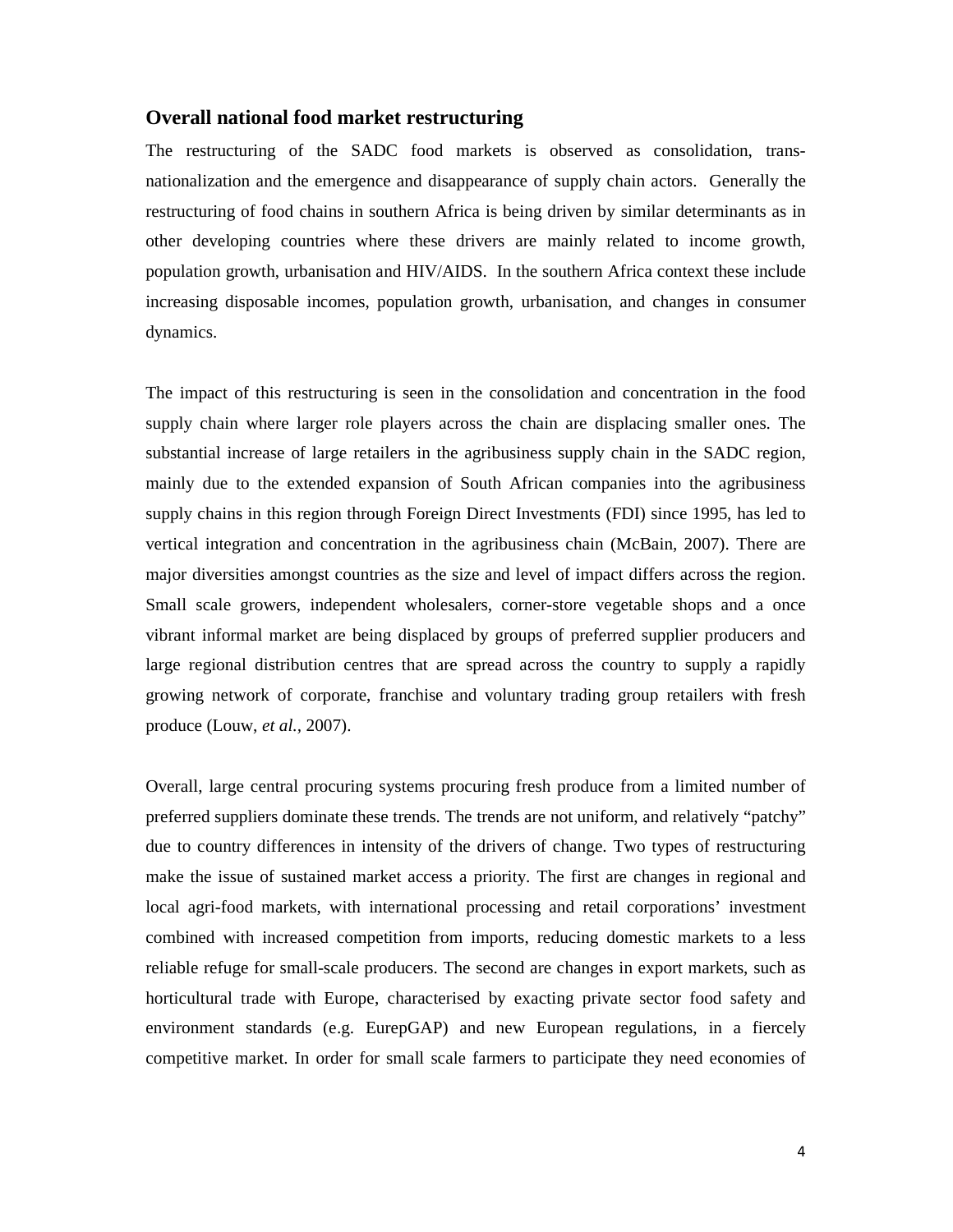size of production, high quality products, certain size and type of product and consistency to meet quality and supply requirements of retailers and consumers<sup>2</sup>.

## **Drivers of change**

<u>.</u>

A number of factors have acted as drivers of change in the SADC agribusiness supply chain including global factors such as globalisation, trade liberalisation; increases in migration, urbanisation; population growth, an increase in the economic middle class; information and technological change; and improved grades and standards. The impacts of these driving forces and other environmental factors have resulted in the agribusiness supply chain shifting away from buying products in bulk from farmers and wholesalers to specialist packaginghouses for fresh produce supplying new kinds of retailers such as supermarkets and fast food restaurants with value added products (Louw & Ngqangweni*,* 2004). This is especially applicable to South African agribusiness supply chains, since the agribusiness supply chains differ vastly in other SADC countries and are still in their infant stages, ranging from being relative non-existence to informal establishments (McBain, 2007).

Increasing levels of consumer dynamics are also hypothesized to contribute to the dynamic changes and restructuring being observed in the southern African food sector. The most pertinent changes in consumer dynamics observable in the South African case are the emergence of a black middle class (Black Diamonds) which is fuelling consumption and the increasing importance of food safety and quality standards.

Rising incomes, urbanisation, greater female participation in the workforce, delayed retirement and wider media penetration—all are driving the demand for higher-value products, semi-processed and processed products, pre and pro-biotics and convenience foods. There has also been increased consumer attention to food quality and safety due to recent food scares. Diets are globalizing too, with local consumer preferences influenced by international tastes. Studies have shown that as an economy develops and urbanises, the proportion of disposable income spent on processed food increases away from staple foods to convenience foods and pre-prepared meals. Changing consumer demand is also driving the

 $2$  It was calculated that the percentage wastage in Tanzania to comply with EurepGAP for exotic vegetables is varying between 20% and 46% of sales price.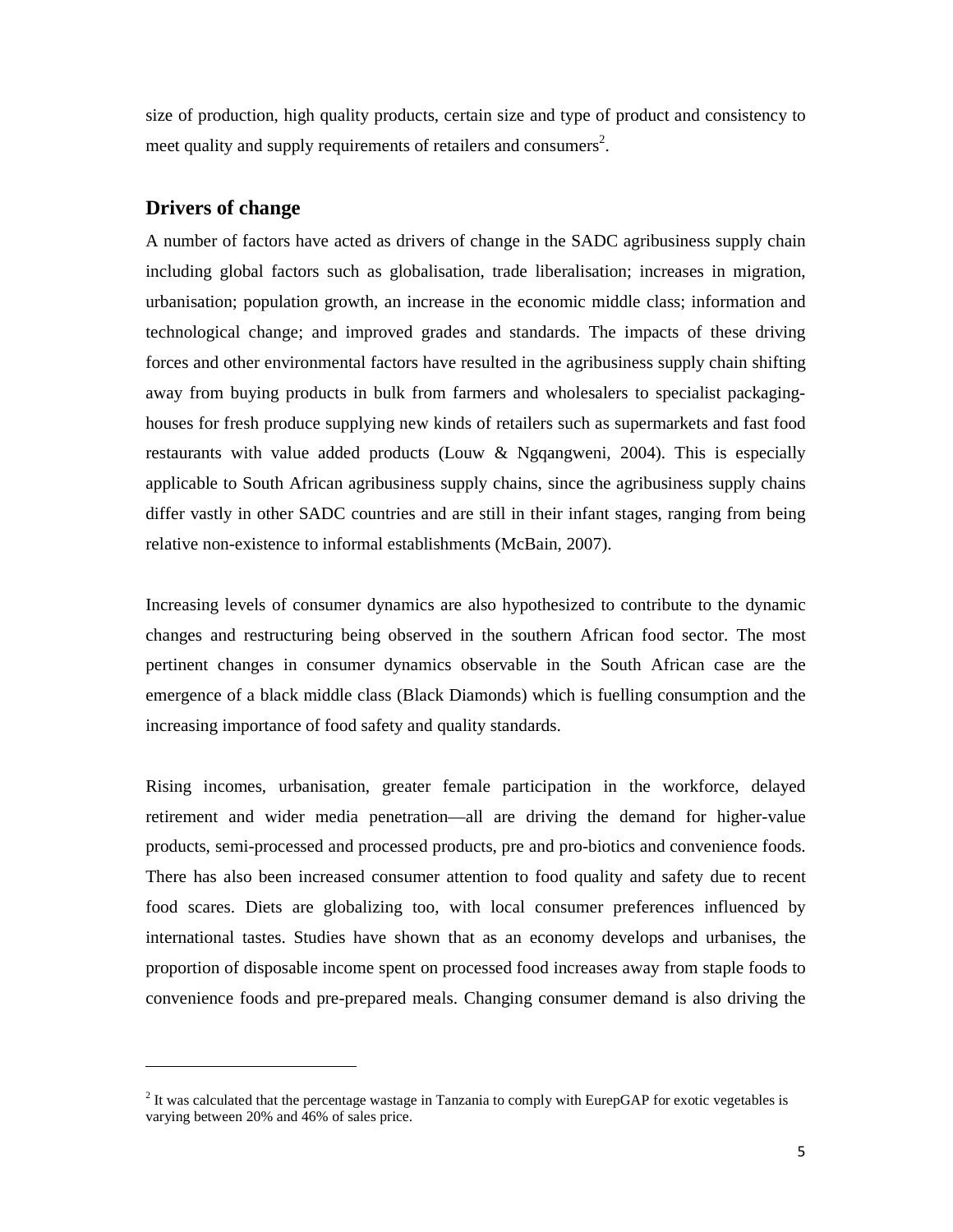growth of the food processing and food service industries. "Eating out" is also becoming popular (McBain, 2007; World Bank, 2007).

#### **Market access for small producers**

In most countries in the SADC region the food retail sector consists of formal and non-formal sectors. The informal sector consists of producers producing for subsistence and sell surpluses to their neighbours and neighbouring markets. The sector also consists of street vendors, hawkers and those traders selling food products in housing estates. The formal retail sector consists of supermarkets and neighbourhood stores, 'cash-and carry' and other independent retail stores.

The Regoverning Markets household studies concluded that farmers, driven by their search for a better price bargain, use multiple marketing strategies. Farmers do not have discrete market choice behaviour. They trade with both formal and informal supply chains depending on which chain offers them a better bargain. The majority of the emerging or small farmers in South Africa still market their produce through the informal sector, but in Zambia, smallholder farmers are shifting away from informal market channels (Hichaambwa, *et al.,* 2007). Small farmers in South Africa prefer the informal marketing channels because they do not have the capacity to meet the stringent quality and quantity demands set by the modern markets. The case studies on the best practises concluded that franchise stores or independent store formats provide the best chances for smallholder farmers' inclusion into the supermarket chains, but the degree of inclusion varies with production expertise provided by the owner. According to the project's report on policy analysis and dialogue studies, it was found that a certain mix of individual strategies (collective action, marketing timing, and technology adoption), business models (corporate social responsibility, mentorship, partnerships, and contracts) and the right policies are key to smallholder farmers' inclusion in dynamic markets. Although these were specific for the case of Zambia and South Africa, the formats could be used elsewhere within the region.

Overall, in SADC, the major challenges faced by small-scale producers in supplying modern markets are (Proctor, 2007):

• High consumer quality demands and preference.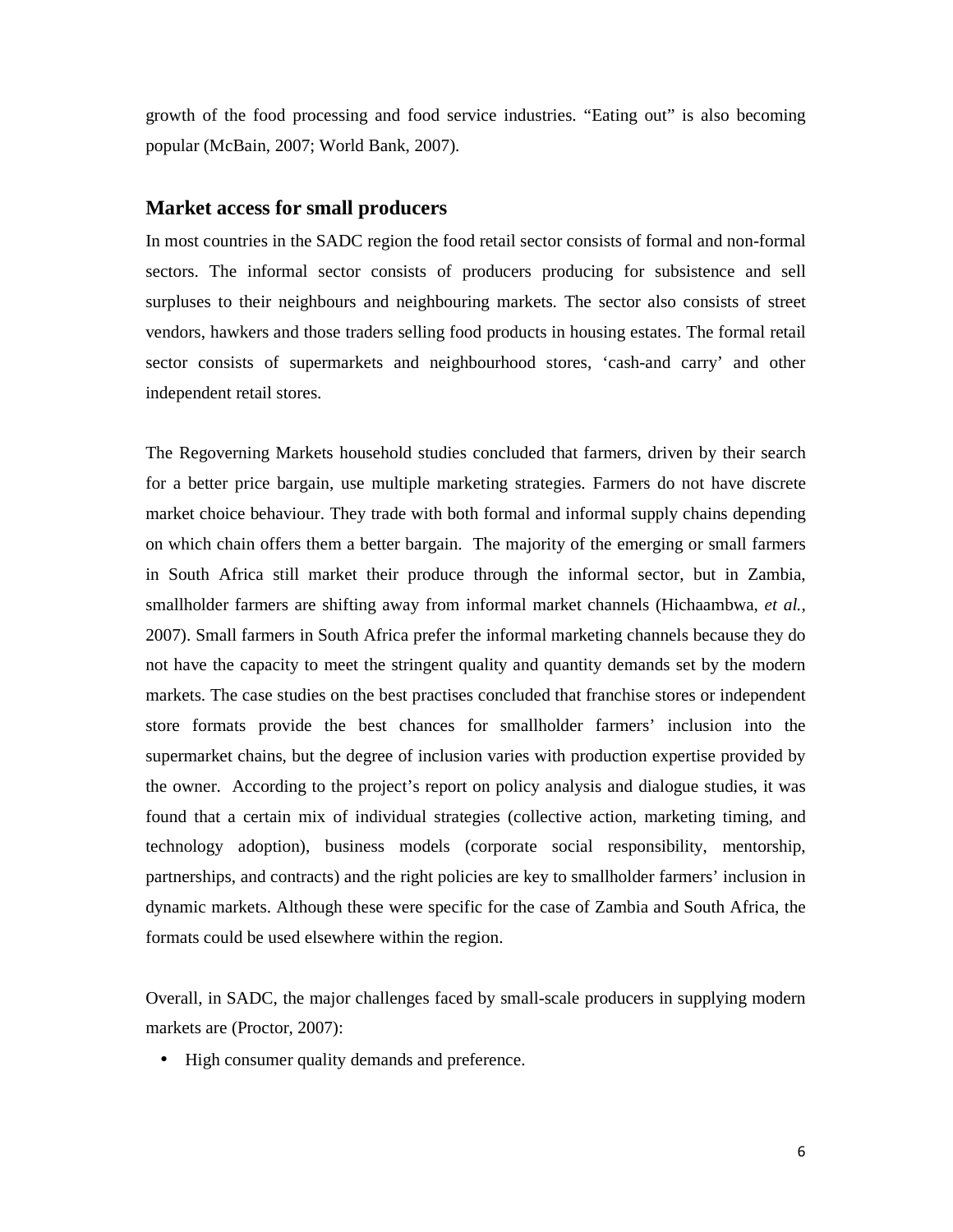- Lack of conducive public policy environment that is supportive of small-scale producers in the market including at municipality level.
- Imbalance of market information.
- Farmer quantities produced are small and non continuous.
- low productivity and high production costs
- Failure of the credit market to meet small-scale producers' needs including dependency on traditional credit providers.
- Inadequate cooperation between farmers and other stakeholders.

### **Influencing stakeholder recommendations**

Public and private policy plays an important role in enabling successful outcomes when they encourage supply chain stakeholders to perform to their best potential. National multi stakeholder task groups / working committees set in a neutral space are one key to building understanding between stakeholders, sharing evidence and information and effecting change. To redress the negative effects of the restructuring process calls for concerted efforts from all stakeholders: public and private sectors and farmers. The challenging issue is that smallholder farmers are not as efficient in their production systems, thus their average cost of production is the main barrier to entry into the formal markets. Given the amount of information gathered through the synthesis of food markets in southern Africa, a number of possible recommendations were observed which can be adopted to enhance smallholder farmers' inclusion into dynamic markets.

Southern Africa presents a unique case study when it comes to the dynamics and restructuring of food markets. Thus the nature of the recommendations which are presented here are a shift from the norm. There are basically five areas of recommendations which emanated from this study. These are recommendations for farmers, in terms of their possible strategies; for agribusinesses in terms of innovative business models of integrating poor farmers; for government involvement with regard to policy analysis, dialoguing and implementation; and lastly recommendations on what research should be undertaken to support the current and future developments in the regional agribusiness sector.

## *Recommendations for Farmers*

There are three recommendations which farmers should adopt. They include: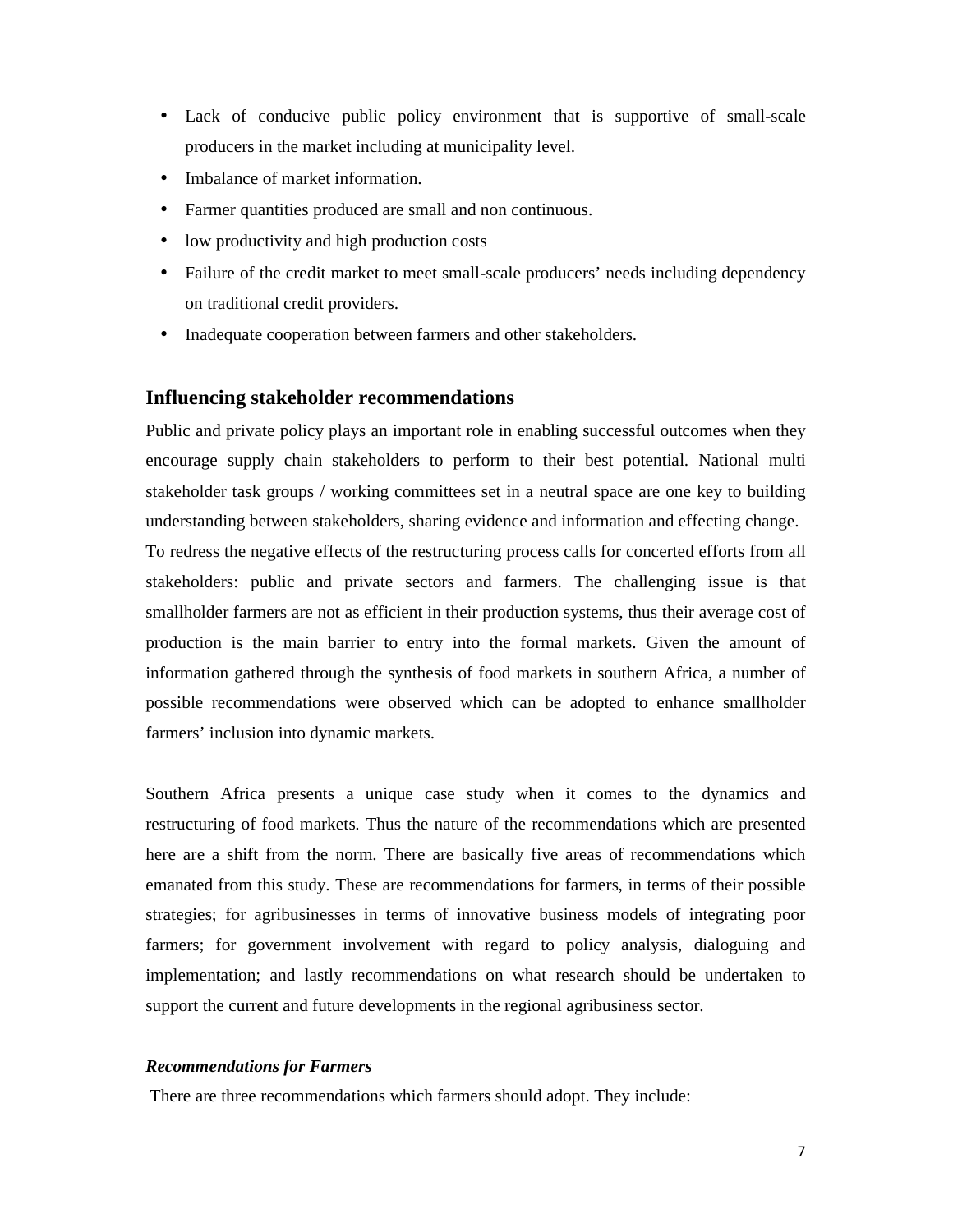- Managing production and marketing risks so as to improve household incomes, compromising food security and livelihoods. Farmers need to manage production and marketing risk, in order to minimise their production and transaction costs. This can be achieved through better management and production techniques, for example farmers must grow, where possible, their fresh fruits and vegetables in the off-season period so that they can take advantage of high prices.
- Diversify enterprises focusing on niche markets where economies of scale are not as important. Small farmers should concentrate on niche products which give them competitive advantage and do not require specialised infrastructure and economies of scale. An example is the production of organic and/or 'sustainably produced' fresh vegetables which farmers can easily produce and have a growing market.
- Formation and regulation of farmer groups (cooperatives, producer organisations, out grower schemes, associations and agri-business units) should be promoted and empowered to enable smallholder farmers to position themselves strategically in agricultural supply chains. Collective action among cooperative or producer organisation members enables poor farmers to capture market opportunities. Collective action allows individual resource constrained farmers to enjoy economies of scale, organisation and scope. The foundation of sustainable success requires organisation at producer level, receptive business and enabling public policy that is facilitated effectively.

#### *Recommendations for Agribusiness*

There are several recommendations which the private sector can adopt to make their business pro-poor and pro-development. Some of these recommendations include:

- Contract farming so as to provide a guaranteed market especially for smallholder farmers in remote areas. Given the poor performance of agriculture in many SADC countries, contract farming brings about improved marketing opportunities, incentives, and increased income for farmers. Contract farming can be used as a way to link small-scale farmers with agribusinesses and can also contribute to both increased income for producers and higher profitability for sponsors.
- Low cost credit schemes which enable farmers, especially the resource constrained, to finance production inputs.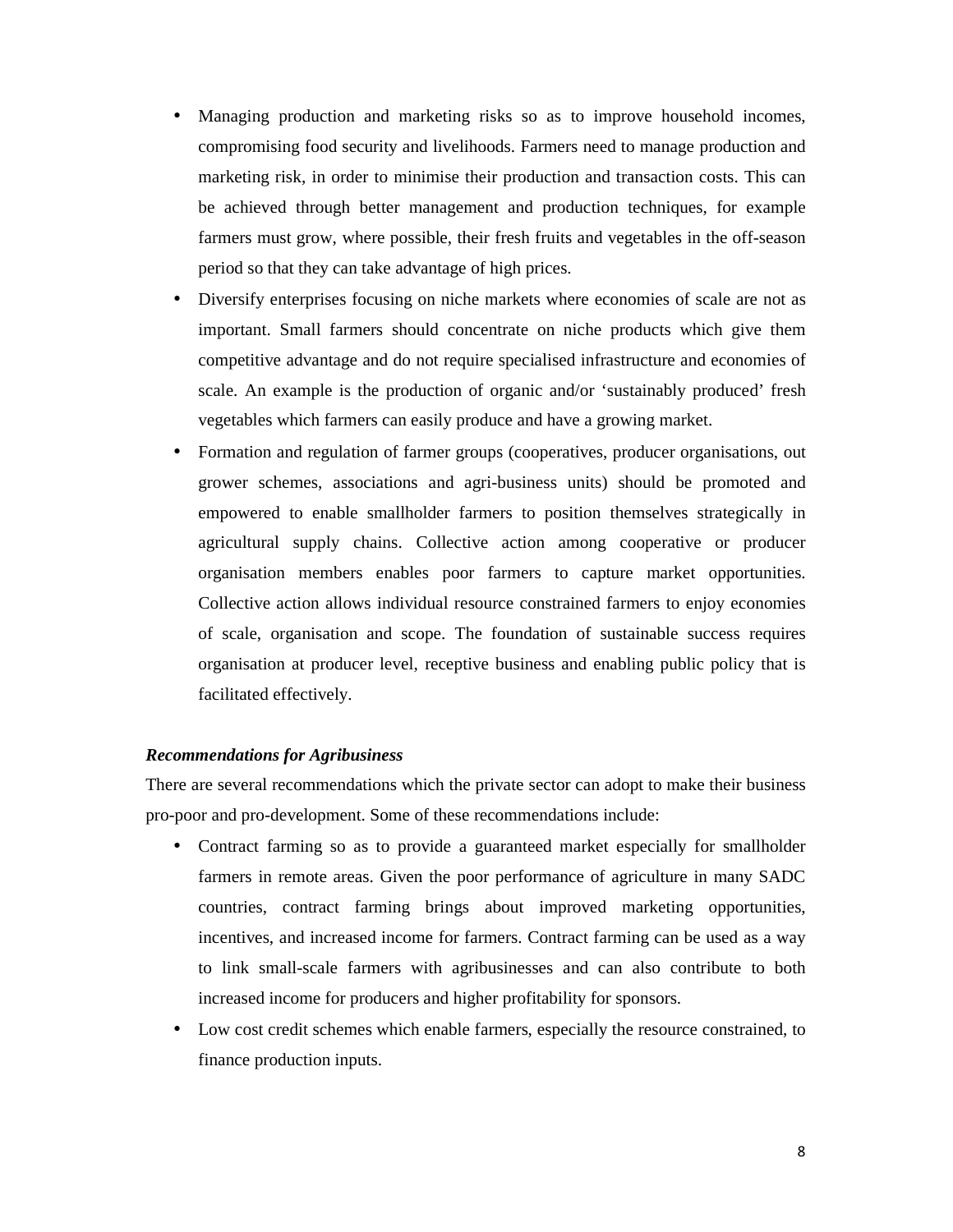• Enhance dissemination of marketing information through marketing information systems/technologies so that farmers have access to real time prices.

#### *Recommendations for Governments*

Governments in the region should be actively engaged in developing policies and institutions to encourage agribusiness investment needs in a large policy context. These include good public governance, stable political and macroeconomic climate, enforceable commercial laws, appropriate financial services, protection of property rights, and adequate infrastructure. With regard to creating an enabling environment for linking smallholder farmers to formal agribusinesses, several policy recommendations should be adopted. These recommendations include:

- Market support services, where the government should invest in supporting farmers in disseminating information through alternative mass media such as newspapers, radio, television, etc. Government should also subsidise the establishment of marketing information systems using the state of the art media channel such as cell phones or internet. This can be done in partnership with the private sector to ensure competitiveness. Government should also play a significant role in terms of translating food safety and international quality standards to especially small farmers in rural areas.
- Extension and training: Governments should be actively engaged in building the production capacity of smallholder farmers through relevant extension and training programs. This will remove production bottlenecks among smallholder farmers which is one of the limiting factors when it comes to successful integration of smallholder farmers into the main stream agribusiness.
- Infrastructure: It is the role of the public sector to set up infrastructure which allows smallholder farmers to link in to agricultural markets at the least transaction costs. Such infrastructure includes roads, storage and refrigeration facilities in the remote areas. Government may also subsidise specific production infrastructure such as greenhouses and pack houses which enable farmers to produce and maintain quality in their farming enterprises.
- Governments need to review institutional mandates for influencing, regulating and supporting private sector investment in agribusiness and agro-industry. A major issue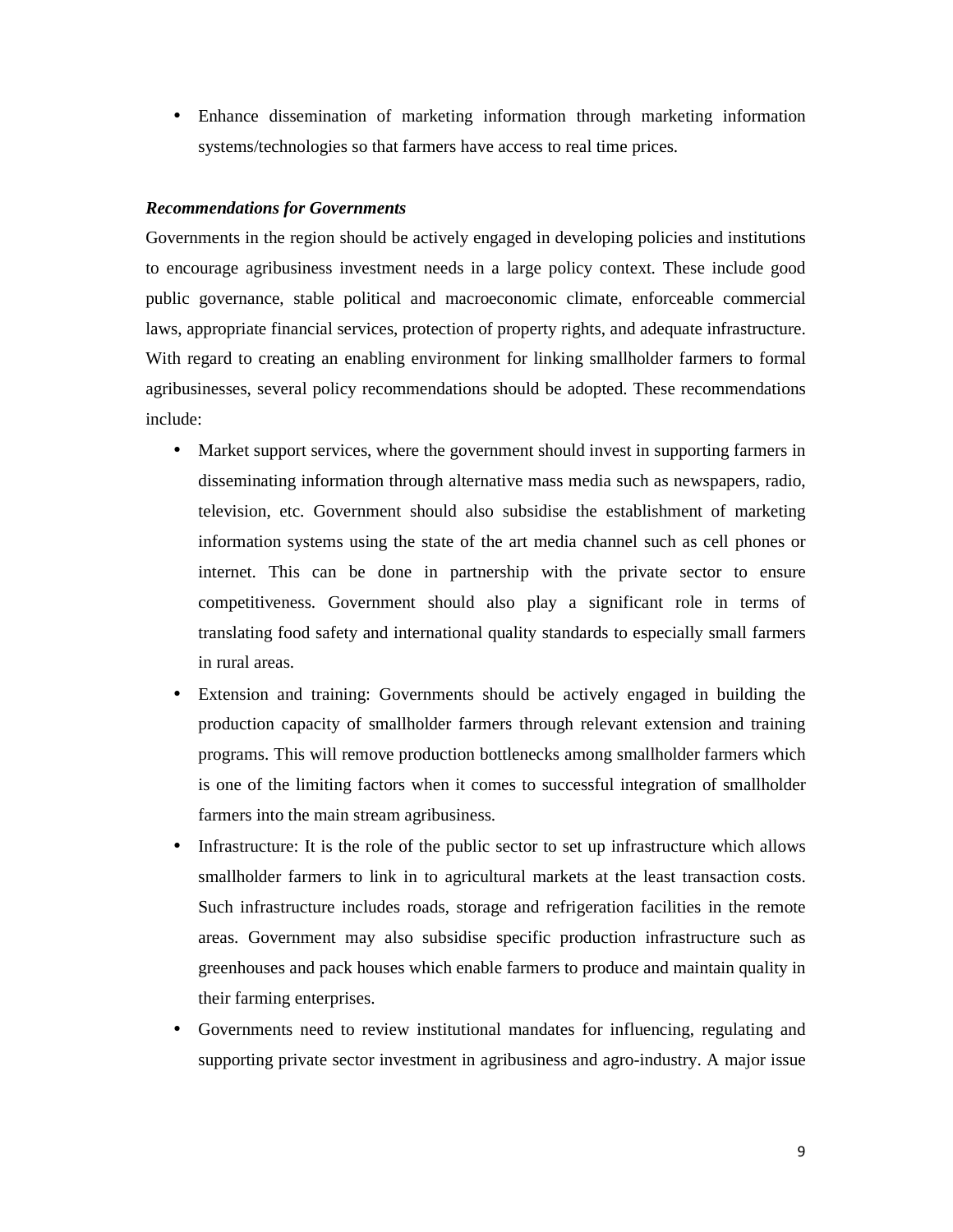to review is the scope of work which ministries of agriculture are legally chartered to carry out, organized to perform, staffed to deliver and funded to support.

• Policy design; public private sector dialogue and activities should be supported in order to develop networks and synergies. A conducive policy environment which includes macro-economic stability, political stability, contract enforcement etc, propoor policies (equity focused policies), etc is required.

#### *Recommendations for Regional Initiatives*

The agricultural policy of the region should focus on transforming the sector to generate higher and sustainable farm incomes, which implies increasing rural per capita incomes and employment. A regional policy or strategy should therefore include:

- Exploiting the diversity in the region to unlock its comparative advantage and agricultural potential especially in the northern parts of the region.
- Allow diversity (in needs, production potential, in soil and climate, comparative advantages and stages of development) to stimulate rural development and trade in the region.
- Create a development path which optimises the regional bargaining position in intraregional and international markets.
- Facilitation of market chain actors, building vertical integration and reduction of transaction costs.
- Provide research and analytical services and develop national capacity at centres of excellence.
- Encourage participation in national, regional and international trade negotiations and agreements.
- Professionalise the civil service to provide market based services (or support their provision by third parties).
- Develop and provide demand-driven new extension and advisory services to meet market chain needs.
- Prioritise 'south to south' and intra SADC trade and avoid entanglements in unrealistic Customs Union agreements.
- There is need for a unified NEPAD through CAADP strategy focusing on agricultural markets.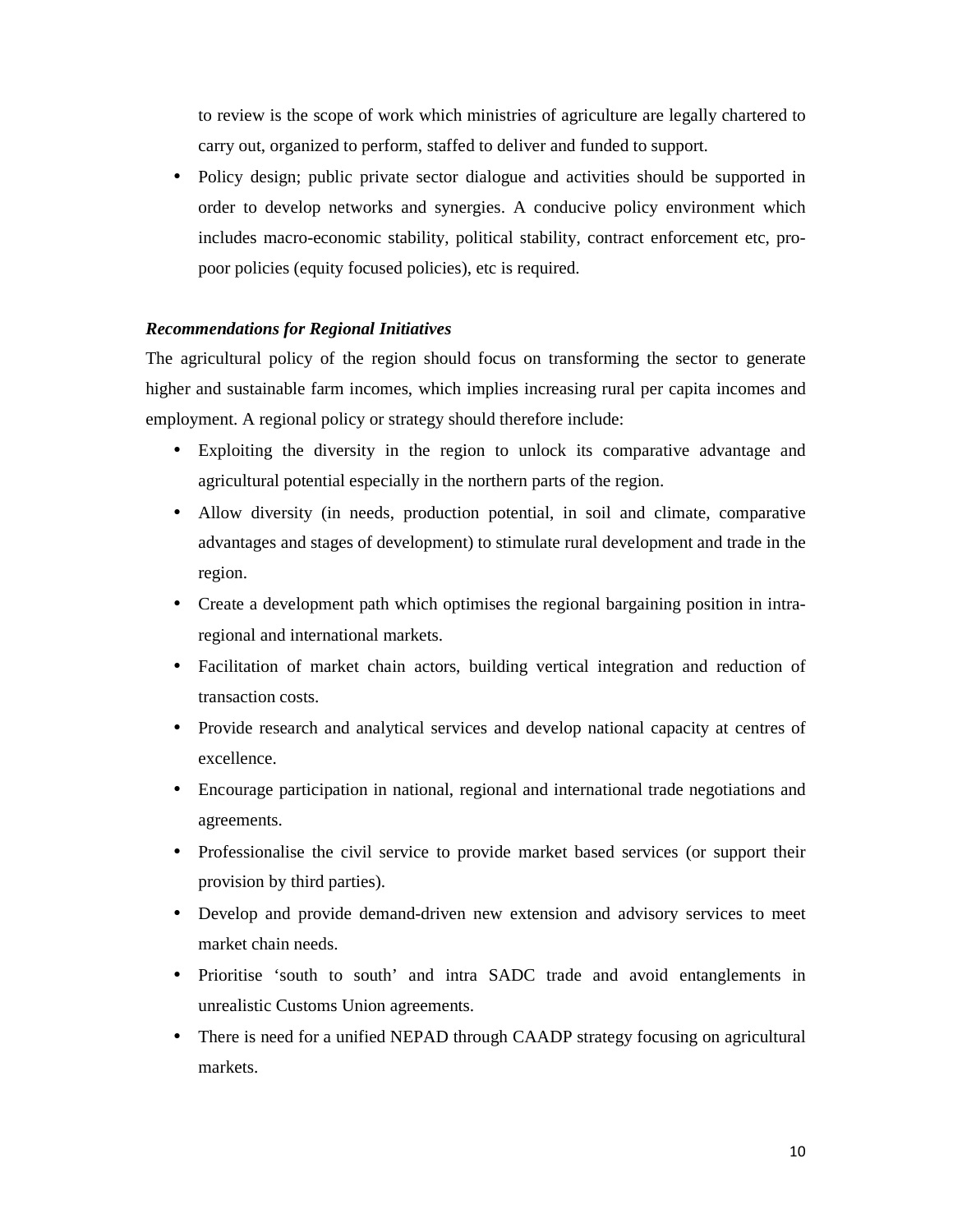#### *Recommendations for research*

There is need for establishing a regional think-tank, similar to the Food, Agriculture and Natural Resources Policy Analysis Network (FANRPAN), which undertakes empirical and policy research in the following areas:

- Analysing country, regional and global trends, changes and factors affecting the transformation of agri-food systems and focusing on the potential effect on smallholder agriculture.
- Characterisation of agro-industries in the region, focusing on leveraging the regional supply chains.
- Development of information and knowledge management systems for agribusiness, as well as small-scale producers and processors, and inter-professional organisations.
- Analysis and formulation of business models or strategies for improving the agribusiness sector in the region while focusing on country specific strategies.
- Setting policy dialoguing platforms with countries at the regional level, bringing interested stakeholders (civic, both public and private sectors, as well as individuals) to debate on important matters regarding agriculture and agribusiness.
- Analysis of models or arrangements linking smallholder farmers with commercial farmers, exporters or agro-processing firms in long-term relationships combining cooperation, coordination, and services provision.
- Design and implementation of initiatives that improve the capacities of smallholder farmers and small agro-enterprises to participate in value chains for high value products including branded and certified products.

## **Conclusions**

The main finding from the study is that agri-food markets are restructuring, characterised by an increased consolidation and concentration of the industry. Supermarkets which are mostly South African (Shoprite, Pick n Pay and SPAR) are expanding at an exponential rate throughout the region. Population growth, income growth, urbanisation and change in consumer taste and increase in health consciousness are the main drivers of the restructuring process in the region; these are similar to the global drivers of the restructuring process. The restructuring process is likely to exclude farmers from food markets in two ways; firstly through displacement of traditional markets by formal food chains that will leave smallholder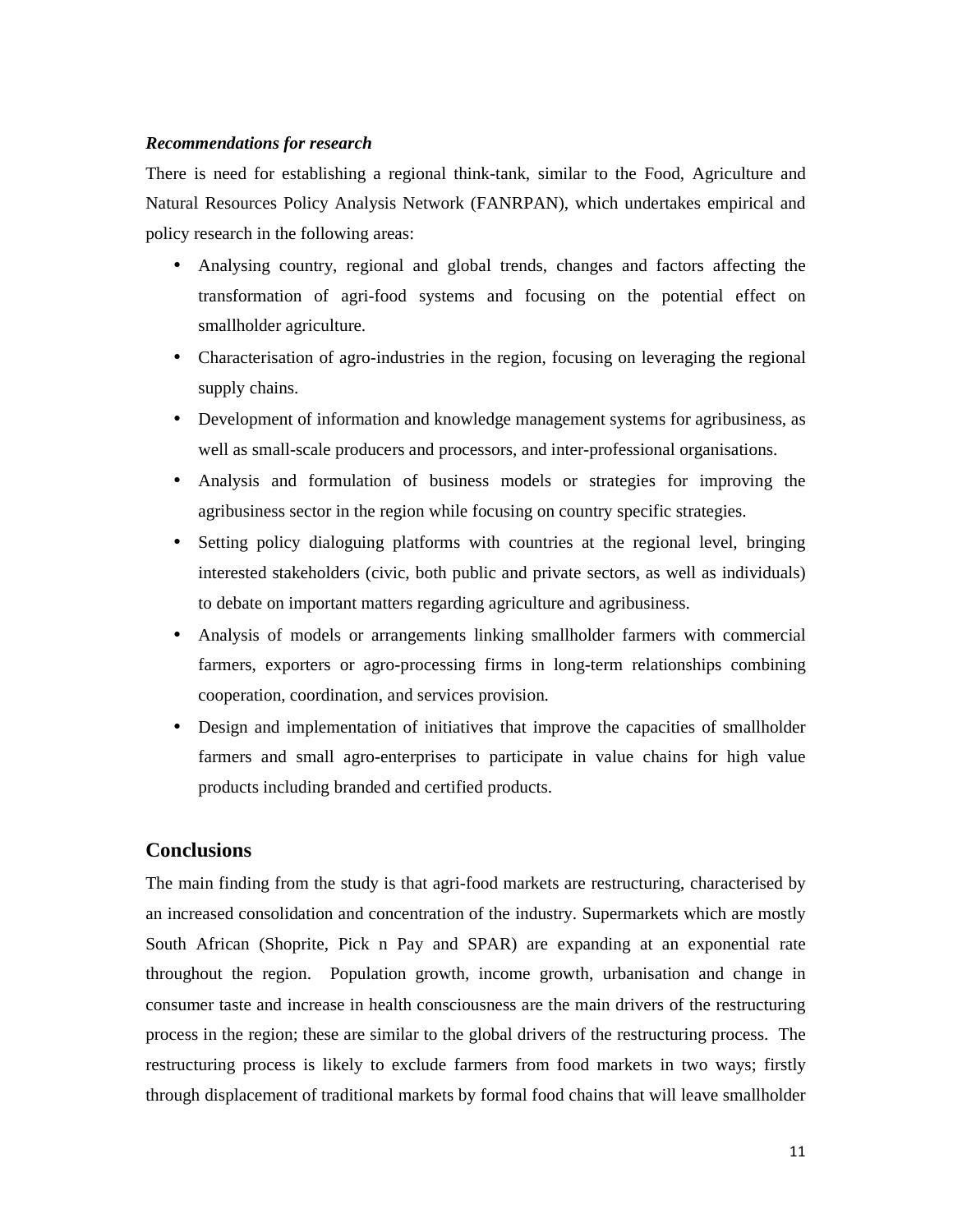farmers with no alternative markets. Secondly, the restructuring process will exclude farmers through the introduction of private standards such EurepGAP which make it tough for smallholder farmers' to sustain compliance. In light of these threats the restructuring process favours large agribusiness to smallholder agriculture. This is in spite of the presence of a vibrant informal market throughout the region (even in South Africa) to which smallholder farmers can supply their products.

The recommendations put forward in this paper offer local solutions to counter the common challenge of marginalising smallholder farmers due to restructuring food markets. These recommendations have been established from the region's practical point of view taking into account the prevailing economic and institutional situation. There is a great potential in harnessing the benefits of the restructuring process but there is need for different stakeholders to harmonise their objectives and visions for the sake of smallholder farmers. To redress the possible negative effects of the restructuring process calls for concerted efforts from all stakeholders: public and private sectors and farmers.

However, it is a challenge for all, including South Africa to meet the recommendations and for governments to create an environment that is conducive for agribusinesses and small farmers given the political unrest, low government budgets, poor institutions, adverse climatic conditions and more recently the global economic recession.

#### **REFERENCES**

BOSELIE D., HENSON S. & WEATHERSPOON D. (2003). Supermarket procurement practices in developing countries: the role of the public and private sectors. *American Journal of Agricultural Economics* 85 (5), 1155–1161.

DOING BUSINESS. (2008) "Regulatory Cost of Doing Business in 178 Countries" *Doing Business Project*, World Bank Group.

ECONOMIC AND SOCIAL RESEARCH FOUNDATION (ESRF). (2003). *Trade Policies and Agricultural Trade in the SADC Region: Challenges and Implications.* Regional Synthesis Report, March 2003, 1-26.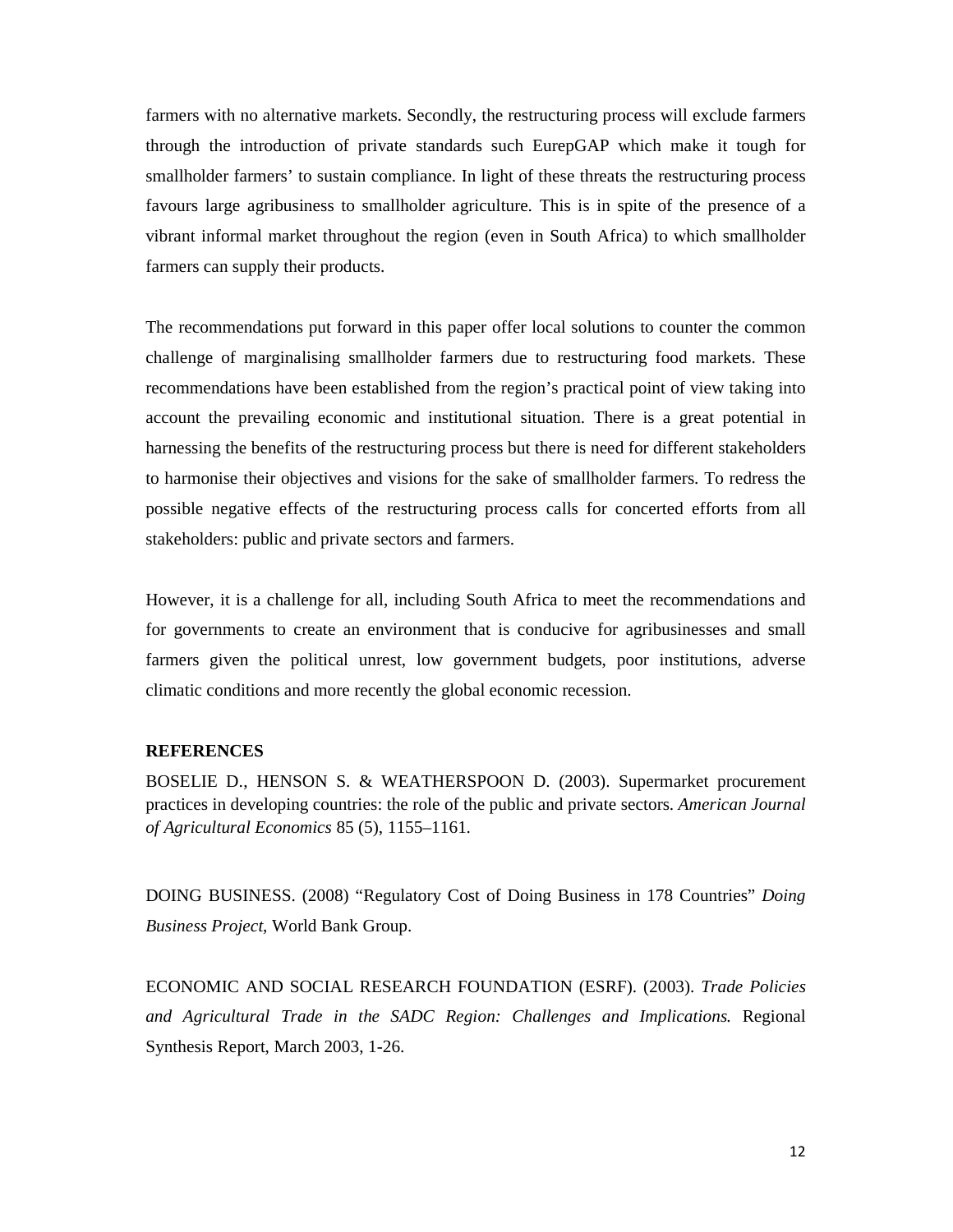HICHAAMBWA, M., HAANTUBA, H. & NAWIKO, M. (2007). *Zambia: Trends in growth of modern retail and wholesale chain and related agribusiness.* Forms part of a series of Information Sheets by Regoverning Markets. London, 1-8.

HUMPHREY, J. (2007). 'The Supermarket Revolution in Developing Countries: Tidal Wave or Tough Competitive Struggle?' *Journal of Economic Geography* Vol 7(3), 433-450.

KHERRALAH, M., DELGADO, C., GABRE-MADHIN, E., MINOT, N. AND JOHNSON, M. (2002). Reforming Agricultural Markets in Africa. *IFPRI Food Policy Statement* No.38. IFPRI, Washington D.C, 1-2.

LOUW, A & NGQANGWENI, S. (2004). *Private Sector Investment Potential of Agribusiness in the SADC Region (& Madagascar).* Prepared for UK Trade and Investment Johannesburg, South Africa, 28-29.

LOUW, A., CHIKAZUNGA, D., JORDAAN, D. & BIÉNABE E. (2007). *Restructuring food markets in South Africa: Dynamics within the context of the tomato subsector.* International Institute for Environment and Development (IIED) London, 53-55.

MALZBENDER, D. & EARLE, A. (2006). *Water Resources of the SADC: Demands, Dependencies and Governance Responses.* URL: http://www.acwr.co.za/pdf\_files/IGD\_Water%20Resources.pdf Published by the African Centre for Water Research (ACWR), South Africa, 1-23.

McBAIN, H. (2007). Former Chief Information Officer of Tiger Brands and member of the Agricultural Research Council. Personal communication.

POTE P.P.T., AJURUCHUKWU, O. & FRASER, G.C. (2007). *Technical Constraints to Smallholder Development in South Africa: Implication for Market Access and Food Chain Management*. Poster paper presentation at the International Food and Agribusiness Management Association, Parma, Italy June 23-26, 2007, 1-11.

PROCTOR, F. (2007). *Regoverning Markets Synthesis Workshop Report*. Morelia, Mexico. September 2007, 1-59.